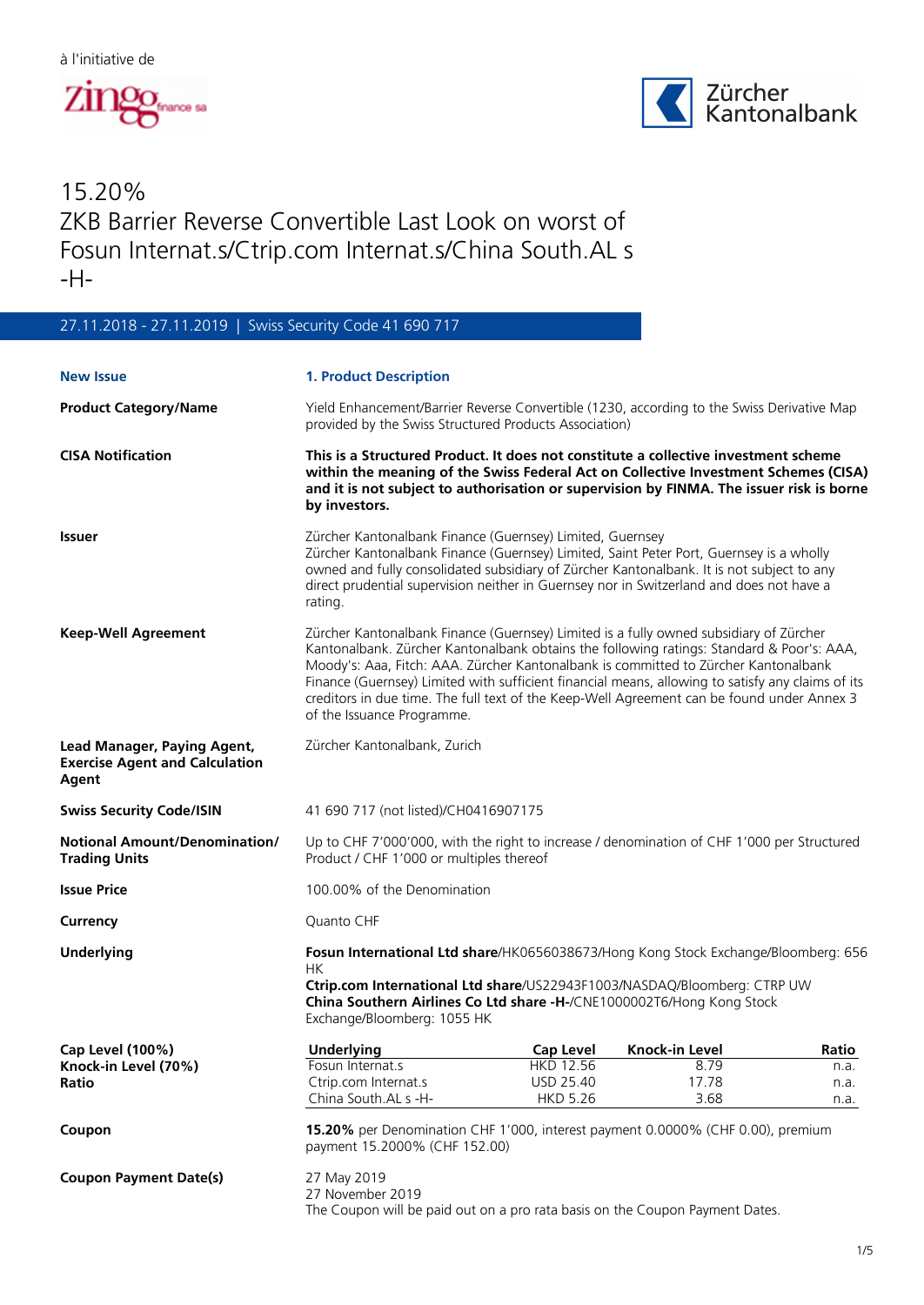| <b>Coupon Calculation Method</b>                          | 30/360 (German), modified following                                                                                                                                                                                                                                                                                                                                                                                                                                                                                                                                                                                                                                                                                                                                                                                                                                                                                                                       |  |  |  |
|-----------------------------------------------------------|-----------------------------------------------------------------------------------------------------------------------------------------------------------------------------------------------------------------------------------------------------------------------------------------------------------------------------------------------------------------------------------------------------------------------------------------------------------------------------------------------------------------------------------------------------------------------------------------------------------------------------------------------------------------------------------------------------------------------------------------------------------------------------------------------------------------------------------------------------------------------------------------------------------------------------------------------------------|--|--|--|
| <b>Initial Fixing Date</b>                                | 20 November 2018 / 21 November 2018                                                                                                                                                                                                                                                                                                                                                                                                                                                                                                                                                                                                                                                                                                                                                                                                                                                                                                                       |  |  |  |
| <b>Settlement Date</b>                                    | 27 November 2018                                                                                                                                                                                                                                                                                                                                                                                                                                                                                                                                                                                                                                                                                                                                                                                                                                                                                                                                          |  |  |  |
| <b>Last Trading Date</b>                                  | 19 November 2019                                                                                                                                                                                                                                                                                                                                                                                                                                                                                                                                                                                                                                                                                                                                                                                                                                                                                                                                          |  |  |  |
| <b>Final Fixing Date</b>                                  | 20 November 2019                                                                                                                                                                                                                                                                                                                                                                                                                                                                                                                                                                                                                                                                                                                                                                                                                                                                                                                                          |  |  |  |
| <b>Redemption Date</b>                                    | 27 November 2019                                                                                                                                                                                                                                                                                                                                                                                                                                                                                                                                                                                                                                                                                                                                                                                                                                                                                                                                          |  |  |  |
| <b>Initial Fixing Level</b>                               | Closing price of Underlyings on Related Exchanges on 20 November 2018 (21 November for<br>Underlyings listed at the Hong Kong Stock Exchange):<br>Fosun Internat.s/HKD 12.56<br>Ctrip.com Internat.s/USD 25.40<br>China South AL s -H-/HKD 5.26                                                                                                                                                                                                                                                                                                                                                                                                                                                                                                                                                                                                                                                                                                           |  |  |  |
| <b>Final Fixing Level</b>                                 | Closing prices of Underlyings on Related Exchanges on 20 November 2019                                                                                                                                                                                                                                                                                                                                                                                                                                                                                                                                                                                                                                                                                                                                                                                                                                                                                    |  |  |  |
| <b>Redemption Method</b>                                  | If none of the Underlyings close on the Final Fixing Date at or below the Knock-in Level, the<br>Redemption Amount will be 100% of the Denomination. If one or more Underlyings close at<br>or below the Knock-in Level on the Final Fixing Date, the investor will receive a cash<br>repayment corresponding to the Denomination minus the percentage difference between<br>Initial Fixing Level and Final Fixing Level of the Underlying with the largest negative<br>performance.<br>The Coupon will be paid out on the defined Coupon Date(s) independent of the performance<br>of the Underlyings.<br>The calculation of the Redemption is independent of any changes in foreign exchange rates<br>between CHF and the currency of the Underlying (Quanto Style).                                                                                                                                                                                    |  |  |  |
| Listing                                                   | The Stuctured Product shall not be listed on an official exchange.<br>The Issuer shall provide a secondary market with a bid-ask spread of no more than<br>1.00% under normal market conditions.                                                                                                                                                                                                                                                                                                                                                                                                                                                                                                                                                                                                                                                                                                                                                          |  |  |  |
| <b>Clearing House</b>                                     | SIX SIS AG/Euroclear/Clearstream                                                                                                                                                                                                                                                                                                                                                                                                                                                                                                                                                                                                                                                                                                                                                                                                                                                                                                                          |  |  |  |
| <b>Distribution fees</b>                                  | Distribution fees in the form of a discount on the issue price, reimbursement of a part of the<br>issue price or other one-off and/or periodic charges may have been paid to one or several<br>distribution partners of this Structured Product.                                                                                                                                                                                                                                                                                                                                                                                                                                                                                                                                                                                                                                                                                                          |  |  |  |
| <b>Distribution fees to partners</b><br>outside the group | Distribution fees are paid out to distribution partners of this Structured Product outside the<br>group and may amount up to 1.0000%.                                                                                                                                                                                                                                                                                                                                                                                                                                                                                                                                                                                                                                                                                                                                                                                                                     |  |  |  |
| Distribution fees to partners inside<br>the group         | Distribution fees are paid out to the Lead Manager and may amount up to 0.7900%.                                                                                                                                                                                                                                                                                                                                                                                                                                                                                                                                                                                                                                                                                                                                                                                                                                                                          |  |  |  |
| Sales: 044 293 66 65                                      | SIX Telekurs: .zkb<br>Reuters:<br>ZKBSTRUCT<br>www.zkb.ch/strukturierteprodukte<br>Bloomberg:<br>Internet:<br>ZKBY <sub>QO</sub>                                                                                                                                                                                                                                                                                                                                                                                                                                                                                                                                                                                                                                                                                                                                                                                                                          |  |  |  |
| <b>Key Elements of the Product</b>                        | ZKB Barrier Reverse Convertible Last Look on worst of combine a fixed income security with<br>the sale of a Knock-in Put Option. If none of the Underlyings close at or below the Knock-in<br>Level on the Final Fixing Date, the Redemption Amount will be 100% of the Notional<br>Amount. If one or more Underlyings close at or below the Knock-in Level on the Final Fixing<br>Date, the investor will receive a Cash Repayment according to the Redemption Method.<br>Because of the guaranteed Coupon, the purchase price is clearly below the closing price of<br>the Underlyings on the Initial Fixing Date.<br>During the lifetime, this ZKB Barrier Reverse Convertible Last Look on worst of are<br>traded 'clean', i.e. accrued interest is NOT included in the trading price.<br>The calculation of the Redemption is independent of any changes in foreign exchange rates<br>between CHF and the currency of the Underlying (Quanto Style). |  |  |  |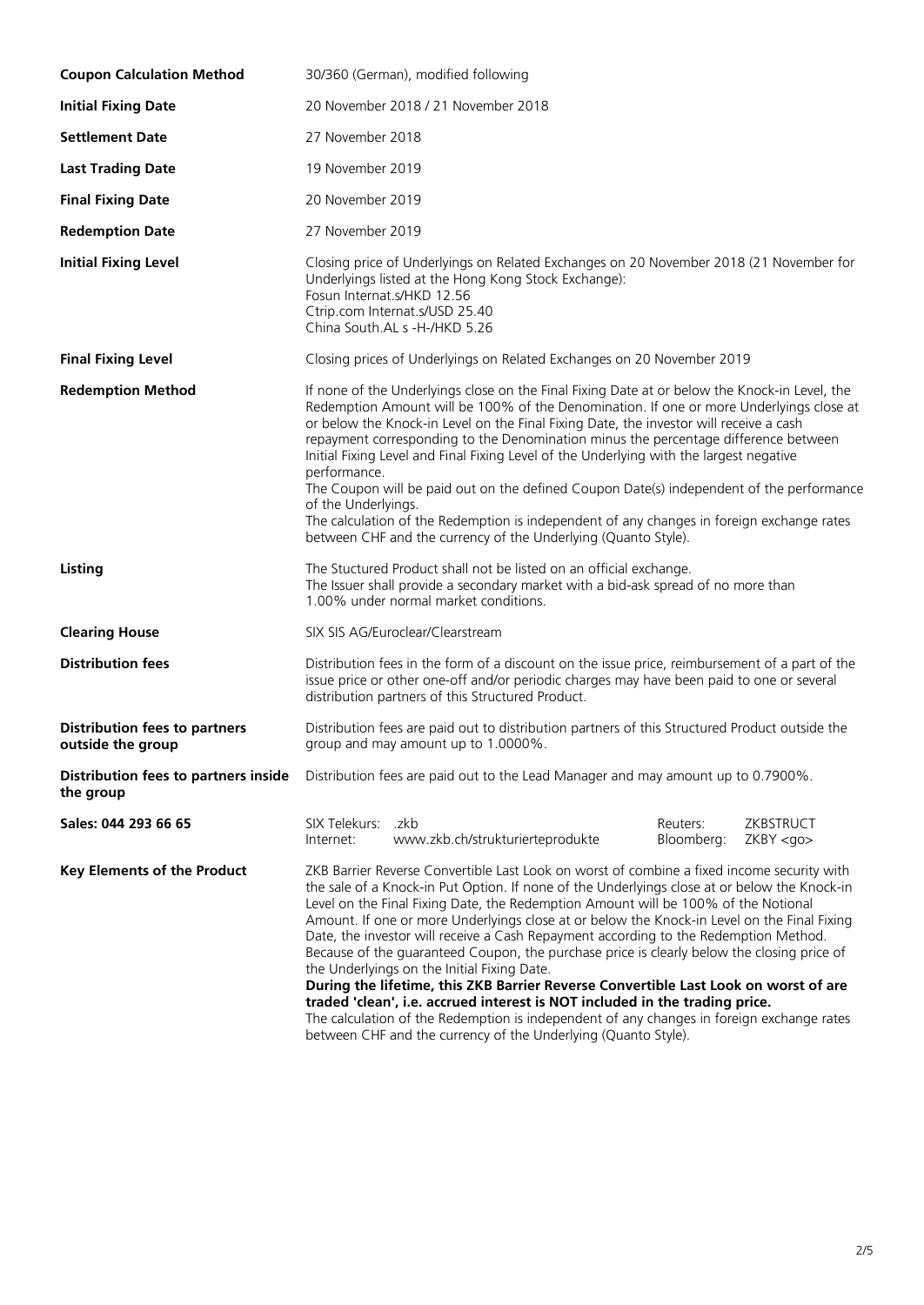| <b>Taxes</b>                           | The product is considered as transparent and Non-IUP (Intérêt Unique Prédominant). The<br>Coupon payments of 15.2000% p.a. are divided in an option premium payment of<br>15.2000% p.a. and an interest payment of 0.0000% p.a. The option premium part qualifies<br>as capital gain and isnot subject to Swiss income tax for private investors with Swiss tax<br>domicile. The interest part is subject to Swiss income tax at the time of payment. The product<br>is not subject to Swiss withholding tax. The Federal securities transfer stamp tax is not levied<br>on secondary market transactions for products with initial duration of less than one year.                                                                                                                                                                                                                                                                               |
|----------------------------------------|---------------------------------------------------------------------------------------------------------------------------------------------------------------------------------------------------------------------------------------------------------------------------------------------------------------------------------------------------------------------------------------------------------------------------------------------------------------------------------------------------------------------------------------------------------------------------------------------------------------------------------------------------------------------------------------------------------------------------------------------------------------------------------------------------------------------------------------------------------------------------------------------------------------------------------------------------|
|                                        | This product may be subject to additional withholding taxes or duties, such as related to<br>FATCA, Sect. 871(m) U.S. Tax Code or foreign financial transaction taxes. Any payments due<br>under this product are net of such taxes or duties.<br>The information above is a summary only of the Issuer's understanding of current law and<br>practice in Switzerland relating to the taxation of Structured Products. The relevant tax law<br>and practice may change. The Issuer does not assume any liability in connection with the<br>above information. The tax information only provides a general overview and can not<br>substitute the personal tax advice to the investor.                                                                                                                                                                                                                                                             |
| <b>Documentation</b>                   | This document constitutes a Simplified Prospectus in accordance with article 5 of the Federal<br>Collective Investment Schemes Act (the "CISA"). The Issuance Programme of the Issuer dated<br>17 April 2018, published in German and approved as "SIX Swiss Exchange registered Issuance<br>Programme", complements this Simplified Prospectus. Structured Products will be issued as<br>uncertified rights (Wertrechte) and registered as book entry securities (Bucheffekten) with SIX<br>SIS AG. Investors have no right to request the issuance of any certificates or proves of<br>evidence for the Structured Products. This Simplified Prospectus and the Issuance<br>Programme can be ordered free of charge at Zürcher Kantonalbank, Bahnhofstrasse<br>9, 8001 Zurich, dept. VRIE or by e-mail at documentation@zkb.ch. This document is not<br>a prospectus in accordance with articles 652a or 1156 of the Swiss Code of Obligations. |
| <b>Information on the Underlyings</b>  | Information on the performance of the Underlying/a component of the Underlying is publicly<br>available on www.bloomberg.com. Current annual reports are published on the website of<br>the respective business entity. The transfer of the Underlying/a component of the Underlying<br>is conducted in accordance with their respective statutes.                                                                                                                                                                                                                                                                                                                                                                                                                                                                                                                                                                                                |
| <b>Notices</b>                         | Any notice by the Issuer in connection with these Structured Products, in particular any notice<br>in connection with modifications of the terms and conditions will be validly published on the<br>website https://zkb-finance.mdgms.com/products/stp/index.html under the relevant Structured<br>Product. The Swiss security code search button will lead you directly to the relevant Structured<br>Product.                                                                                                                                                                                                                                                                                                                                                                                                                                                                                                                                   |
| <b>Governing Law/Jurisdiction</b>      | Swiss Law/Zurich                                                                                                                                                                                                                                                                                                                                                                                                                                                                                                                                                                                                                                                                                                                                                                                                                                                                                                                                  |
|                                        | 2. Profit and Loss Expectations at Maturity                                                                                                                                                                                                                                                                                                                                                                                                                                                                                                                                                                                                                                                                                                                                                                                                                                                                                                       |
| <b>Profit and Loss Expectations at</b> | ZKB Barrier Reverse Convertible Last Look on worst of                                                                                                                                                                                                                                                                                                                                                                                                                                                                                                                                                                                                                                                                                                                                                                                                                                                                                             |

**Maturity**

| worst Underlying |                |                              | Redemption |               |
|------------------|----------------|------------------------------|------------|---------------|
| Price            | <b>Percent</b> | <b>ZKB Barrier Reverse</b>   | Coupon     | Performance % |
|                  |                | <b>Convertible Last Look</b> |            |               |
|                  |                | on worst of                  |            |               |
| <b>HKD 5.02</b>  | $-60%$         | CHF 400.00                   | CHF 152.00 | $-44.80%$     |
| <b>HKD 7.54</b>  | $-40%$         | CHF 600.00                   | CHF 152.00 | $-24.80%$     |
| <b>HKD 10.05</b> | $-20%$         | CHF 1'000.00                 | CHF 152.00 | 15.20 %       |
| <b>HKD 12.56</b> | $0\%$          | CHF 1'000.00                 | CHF 152.00 | 15.20 %       |
| <b>HKD 15.07</b> | $+20%$         | CHF 1'000.00                 | CHF 152.00 | 15.20 %       |
| <b>HKD 17.58</b> | $+40%$         | CHF 1'000.00                 | CHF 152.00 | 15.20 %       |
| <b>HKD 20.10</b> | $+60%$         | CHF 1'000.00                 | CHF 152.00 | 15.20 %       |

Source: Zürcher Kantonalbank

If the prices of the Underlyings do not close at or below the Knock-in Level on the Final Fixing Date, the performance of the Last Look ZKB Barrier Reverse Convertible on worst of will be at 15.20 %, according to Coupon Payment Date(s).

If on the Final Fixing Date the worst performing Underlying closes at or below the Knock-In Levelthen the redemption of the Last Look ZKB Barrier Reverse Convertible on worst of will correspond to the Denomination minus the percentage performance of the worst performing Underlying. 15.20% The Coupon will be paid out additionally.

The table above is valid at maturity only and is by no means meant as a price indication for this Structured Product throughout its lifetime. The price of this Structured Product depends on additional risk factors between the Initial Fixing Date and the Final Fixing Date. The price quoted on the secondary market can therefore deviate substantially from the above table. It was assumed, that Fosun Internat.s was the worst performing Underlying. This selection is just a representative example of the possible alternatives.

## **3. Material Risks for Investors**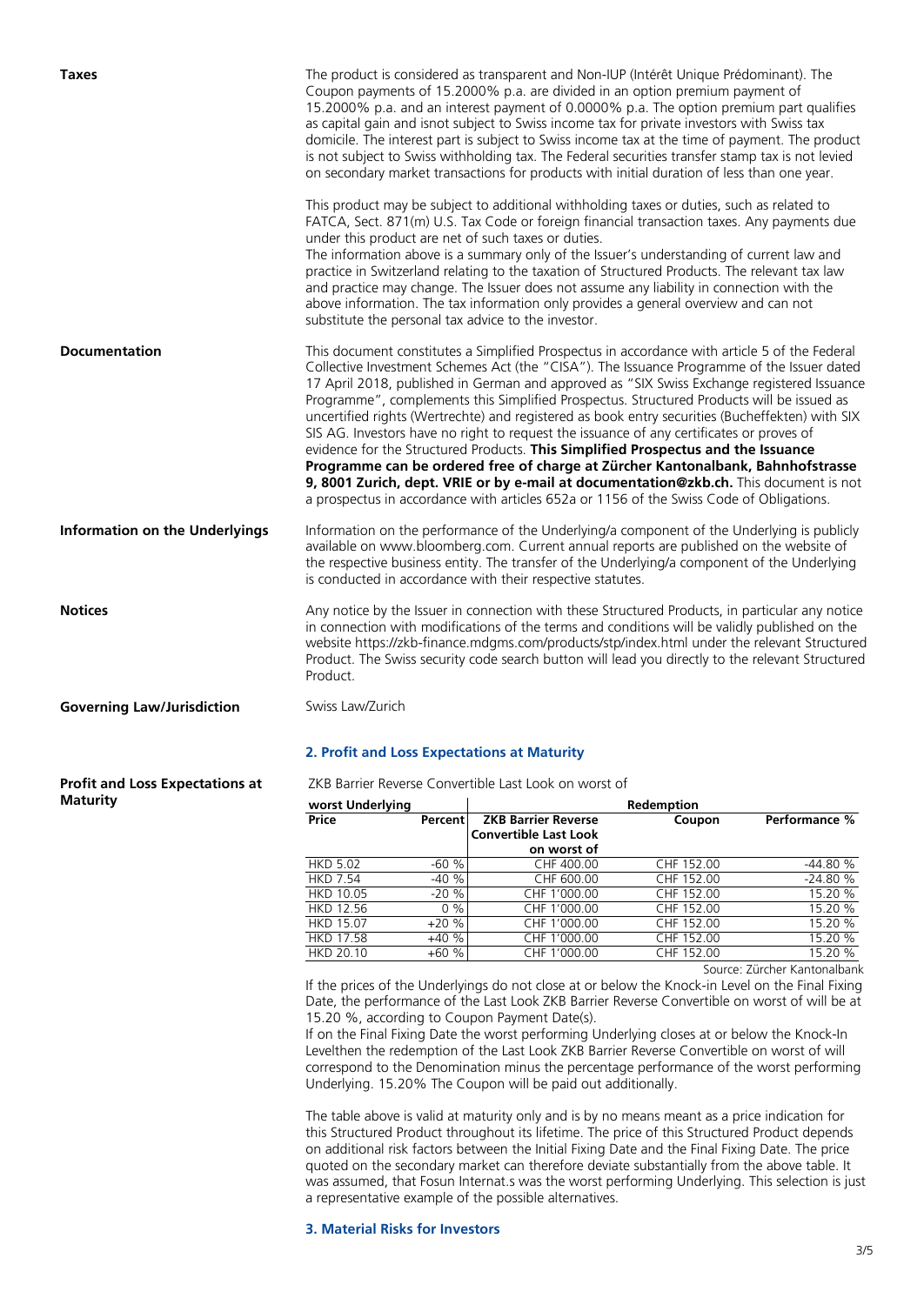**Issuer Risk Issuer Risk Obligations** under this Structured Product constitute direct, unconditional and unsecured obligations of the Issuer and rank pari passu with other direct, unconditional and unsecured obligations of the Issuer. The value of the Structured Product not only depends on the performance of the Underlying and other developments in the financial markets, but also on the solvency of the Issuer, which may change during the term of this Structured Product.

**Specific Product Risks** Structured Products are complex financial instruments, which entail considerable risks and, accordingly, are only suitable for investors who have the requisite knowledge and experience and understand thoroughly the risks connected with an investment in these Structured Products and are capable of bearing the economic risks. The loss potential of an investment in ZKB Barrier Reverse Convertible Last Look on worst of is limited to the difference between the purchase price of the ZKB Barrier Reverse Convertible Last Look on worst of and the cash redemption defined according to Redemption Method. The guaranteed Coupon reduces the loss of the ZKB Barrier Reverse Convertible Last Look on worst of compared to a direct investment in the Underlying with the worst relative performance. The value of the Underlying can then be lower than the Cap Level. The ZKB Barrier Reverse Convertible Last Look on worst of is denominated in CHF. If the investor's reference currency differs from the CHF, the investor bears the risk between the CHF and his reference currency.

## **4. Additional Terms**

**Modifications If an extraordinary event occurs in relation to the Underlying/a component of the Underlying,** which makes it impossible or particularly cumbersome for the Issuer, to fulfil its obligations under the Structured Products or to calculate the value of the Structured Products, the Issuer shall at its own discretion take all the necessary actions and, if necessary may modify the terms and conditions of these Structured Products at its own discretion in such way, that the economic value of the Structured Products after occurrence of the extraordinary event corresponds, to the extent possible, to the economic value of the Structured Products prior to the occurrence of the extraordinary event. If the Issuer determines, for whatever reason, that an adequate modification is not possible, the Issuer has the right to redeem the Structured Products early.

**Change of Obligor** The Issuer is entitled at all times and without the consent of the investors to assign in whole (but not in part) the rights and claims under individual Derivatives or all of them to a Swiss or foreign subsidiary, branch or holding company of the Zürcher Kantonalbank (the "New Issuer") to the extent that (i) the New Issuer assumes all of the obligations arising out of the assigned Derivatives which the previous Issuer owed in respect of these Derivatives, (ii) the Zürcher Kantonalbank enters into a keep-well agreement with the New Issuer with terms equivalent to the one between the Zürcher Kantonalbank and Zürcher Kantonalbank Finance (Guernsey) Limited, (iii) the New Issuer has received from the supervisory authorities of the country in which it is domiciled all necessary approvals for the issue of Derivatives and the assumption of the obligations under the assigned Derivatives.

**Market Disruptions** If, due to the occurrence of a Market Disruption in relation to the Underlying/a component of the Underlying no market price can be determined, the Issuer or the Calculation Agent shall determine the market price of the Underlying/the component of the Underlying at its free discretion, considering the general market conditions and the last market price of relevant Underlying/component of the Underlying affected by the Market Disruption and has the right, if the Market Disruption persists on the Redemption Date, to postpone the Redemption Date to the first Banking Day on which the Market Disruption has terminated. It shall make comparisons with the provisions laid down in the issuance programme, which shall take precedence. This provision shall apply accordingly to the determination of the value of the Structured Products, if the Underlying/a component of the Underlying is affected by a Market Disruption.

**Selling Restrictions** The selling restrictions contained in the Issuance Programme are applicable (EEA, U.S.A./U.S. persons, Guernsey).

In particular must this publication and the information contained within not be distributed and / or redistributed, used or relied upon, by any person (whether individual or entity) who may be a US person under Regulation S under the US Securities Act of 1933. US persons include any US resident; any corporation, company, partnership or other entity organized under any law of the United States; and other categories set out in Regulation S. The Issuer has not undertaken any actions to permit the public offering of the Structured Products or the possession or the distribution of any document produced in connection with the issuance of the Structured Products in any jurisdiction other than Switzerland. The distribution of these Final Terms or other documents produced in connection with the issuance of the Structured Products and the offering, sale and delivery of the Structured Products in certain jurisdictions may be restricted by law. Persons, which have received these Final Terms or any other documents produced in connection with the issuance of the Structured Products, such as the Issuance Programme, Termsheets, marketing or other selling material, are required by the Issuer to inform themselves about and to observe any such restrictions.